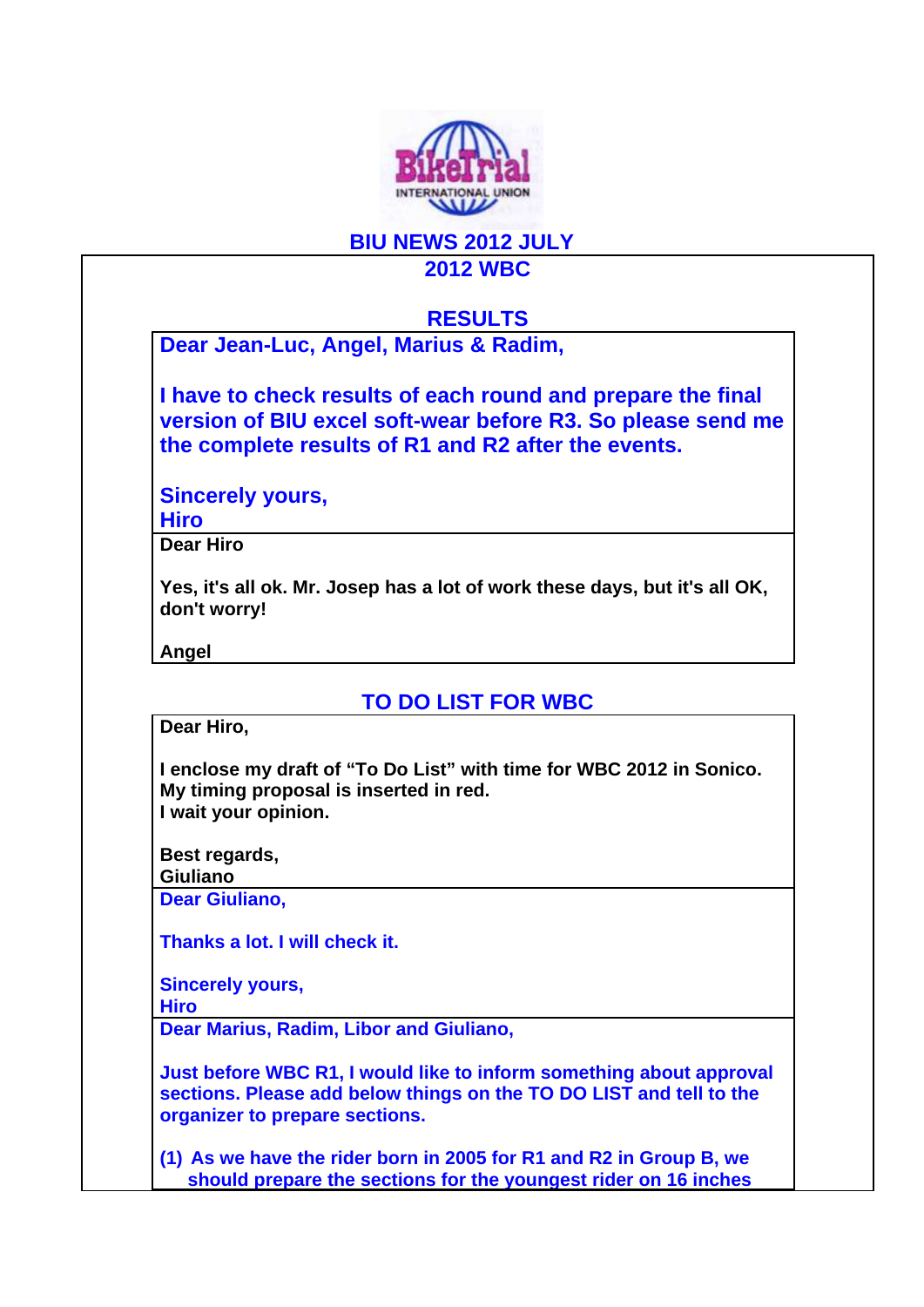**bike can ride sections safety. Sections should be made according to their age, their bike, their fisical strength. And please try to not giveng them all 5 points in each competition.** 

**(2) As we have the rider born in 2003 for R1, and born in 2000 for R1 & R2 in Group C, we should prepare all sections accroding to the age limit rules of the jump height. None any sections can be made forgetting about this point for the safety reason. Sections should be made according to their age, their bike, their fisical strength. And please try to not giveng them all 5 points in each competition.** 

**Sincerely yours, Hiro** 

## **REQUEST FOR EXTENDING DEADLINE OF CANDIDATE FOR BIU PRESIDENT**

**Dear Hirano,** 

**I ask you to delay the dead line of candidature for new BIU President till 23 July 2012 (after first round of WBC in Saix). The reason is because, many delegations have so many ideas to improve the BikeTrial sport. I can explain you later… Thank you very much …** 

**Pere** 

**"Dear Hiro,**

**I ask you to delay the dead line of candidature for new BIU President till 23 July 2012 (after first round of WBC in Saix). Thank you very much …**

**Frank from BikeTrial Germany** 

**Dear Pere, Frank,** 

**First, I will wait till 15/July as I informed the deadline. Then if there is no any proposal, I can extend the deadline but then it will be shorter to vote day on 3/August. I think some people are on the trip and may be cannot contact to inform the situation and also we have a lot of work for WBC after started R1. Can you change the deadline much early date?** 

**Sincerely yours,** 

**Hiro** 

**Dear Hiro,** 

**According to the Paragraph 14.1. of the Statute of Biketrial International Union and on behalf of Biketrial National Union of the Slovak Republic, Slovak biketrial union has one candidate for BIU Presidium elections.**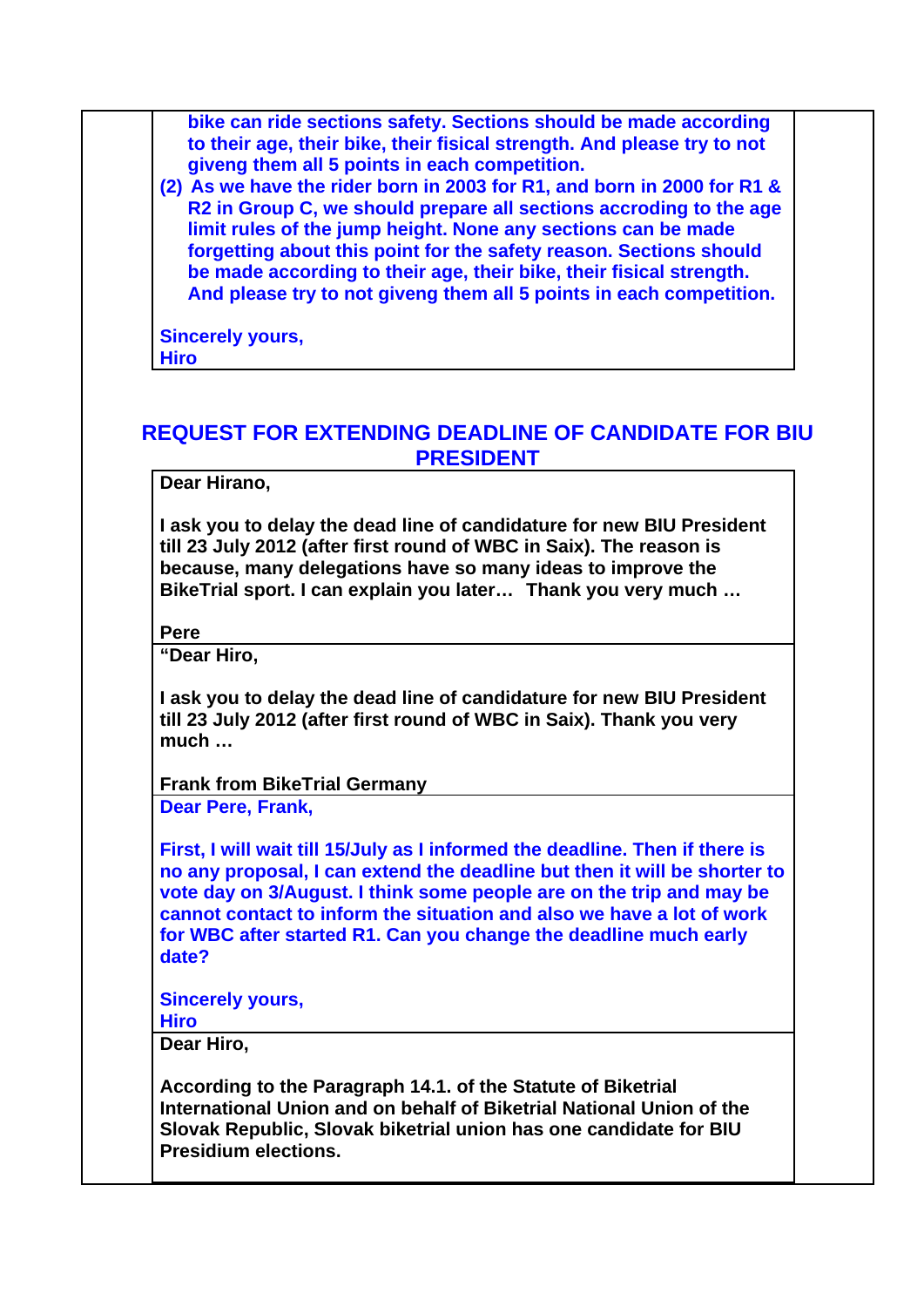| Lubomir Janoška - candidate for Financing and Auditing Committee                                                                       |
|----------------------------------------------------------------------------------------------------------------------------------------|
| <b>Chairman position</b>                                                                                                               |
| I will be on WCH in Sonico, only.                                                                                                      |
|                                                                                                                                        |
| Best regards,                                                                                                                          |
| <b>Stefan Pcola</b>                                                                                                                    |
| Dear Hiro,                                                                                                                             |
| I hope you are ready with your candidature to President of BIU. We                                                                     |
| want help your work in the future and we are ready to made our                                                                         |
| candidature in BIU Presidium.                                                                                                          |
|                                                                                                                                        |
| According to the Paragraph 14.1. of the Statute of BikeTrial<br>International Union I am sending to you candidates for BIU Presidium   |
| elections in Sonico (IT):                                                                                                              |
| Giuliano Gualeni - candidate for the BIU President; or BIU Vice-                                                                       |
| <b>President positions</b>                                                                                                             |
| Federico Tarchi - candidate for the BIU Vice-President; or                                                                             |
| <b>Organization Director; or Technical Committee President positions</b>                                                               |
| Massimo lacoponi - candidate for Organization Director position                                                                        |
| Roberto Congiu - candidate for Bikers' delegate position                                                                               |
| Franco Santini – candidate for Financing and Auditing Committee                                                                        |
| <b>Chairman position</b>                                                                                                               |
| We are looking forward to meeting you at the BIU General Assembly in                                                                   |
| Sonico.                                                                                                                                |
|                                                                                                                                        |
| Best regards,                                                                                                                          |
| <b>Giuliano Gualeni</b>                                                                                                                |
| <b>President of the Italian Committee</b><br>Dear friends,                                                                             |
|                                                                                                                                        |
| Sorry for the delay, we had work these days and personal affairs. We                                                                   |
| are conscious that the BikeTrial needs a important change, We need                                                                     |
| an injection of energy, with teams of people working together and not                                                                  |
| fall all the task to one person, as it is today. In Catalonia and Spain, as                                                            |
| we have proposed and has formed a good team that will be presented                                                                     |
| publicly in Igualada R-2, are trying to do a re-organization of the entire                                                             |
| operation of BikeTrial nationwide. This requires us all our efforts now,                                                               |
| which we have no possibility of BIU or EBU candidature because the                                                                     |
| expectations would cover may not, if done, is done well and now we<br>have much work here. We see that there are two strong candidates |
| with Libor and Giuliano, and deserve our respect and support, as                                                                       |
| Hiro's worse on the task today. We will be by the elect and will work as                                                               |
| we can.                                                                                                                                |
|                                                                                                                                        |
| <b>Regards</b>                                                                                                                         |
| <b>Administración BAC / BUE</b>                                                                                                        |
| <b>BikeTrial Associació Catalana</b><br><b>BikeTrial Unión Española</b>                                                                |
|                                                                                                                                        |